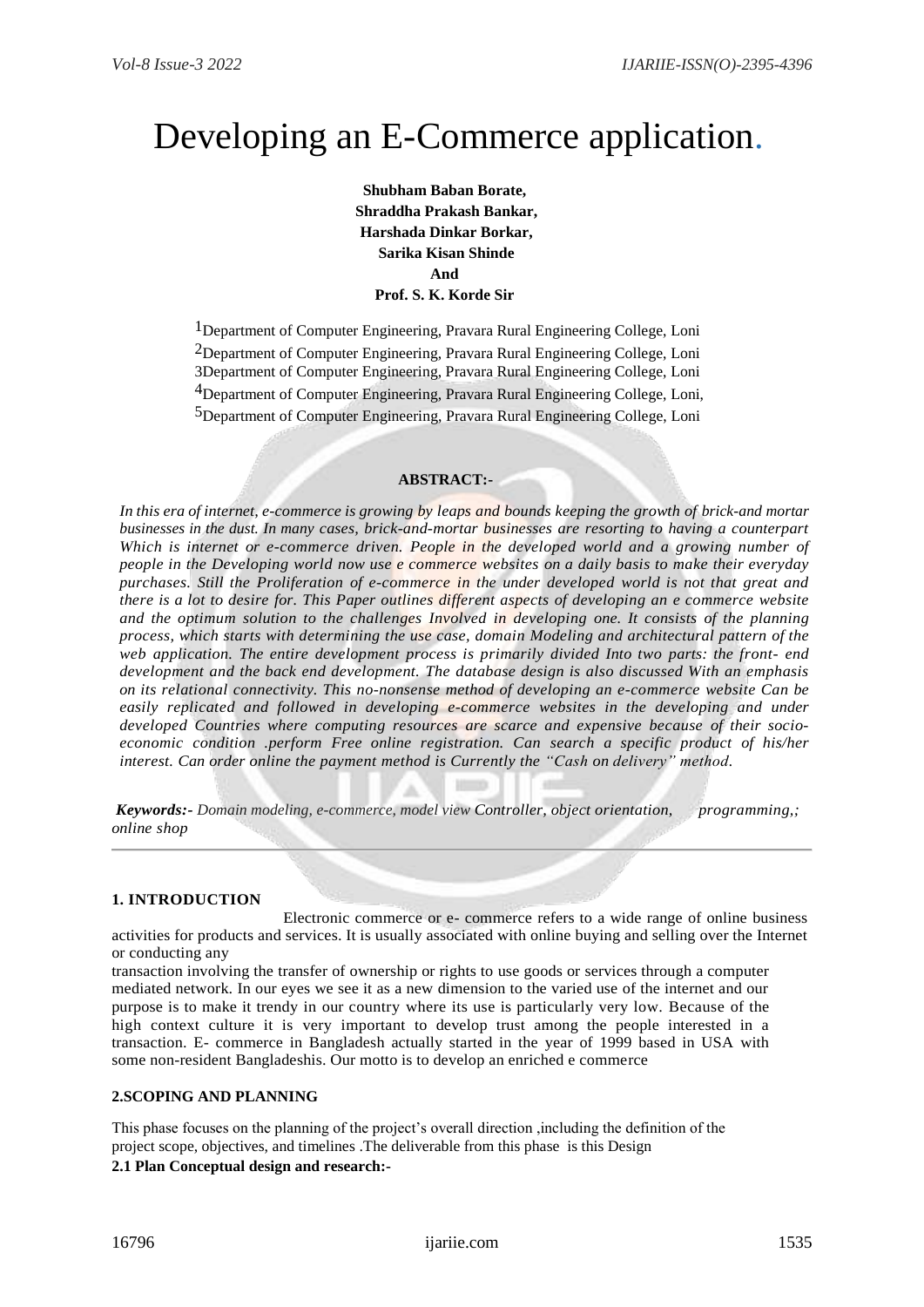In this phase, the conceptual design of the methodology is developed and research on existing methodologies is conducted. Research is performed from independent research firms, such as the Gartner Group, Forrester Research, and CIO.com. These research firms sometimes publish the methodologies that consulting firms use. Consulting firms' websites are another source for researching E-commerce strategy methodologies.

# **3. DEVELOPMENT OF METHODOLOGY**

 The actual methodology is developed in this phase .Detailed descriptions of each task in the methodology are documented, including the objectives, inputs, approach, relevant models, applicable tools and techniques ,outputs, and any references. The methodology is to be documented in an appropriate format ,be it aa Word document or HTML pages.

## **3.1Project Description:-**

For consulting firms to effectively develop E-Commerce strategies for its clients, it must have a structured methodology custom made for this type of project. As with any methodology, however, this E-Commerce strategy methodology will require constant refinement to incorporate new

experiences and to keep pace with change .Thus, this project aims to develop the first version of an E-Commerce strategy methodology, implementthe methodology for a client, and make any necessary revisions to the methodology subsequent to the client project.

## **3.2 Implementation of methodology:-**

The methodology will be implemented with a client. This phase includes the marketing of E-commerce strategy development services and the closing of the sale.

## **3.3 Revision of methodology :-**

Final touches and revisions to the methodology are made in this phase. The majority of these revisions come from experiences on the client project. Sample reports and any additional references are added to the methodology. through machine learning. The results of the search engines were use.

## **3.4Conceptual design and research**

In this phase, the conceptual design of the methodology is developed and research on existing methodologies is conducted. Research is performed from independent research firms, such as the GartnerGroup, Forrester Research, and CIO.com. These research firms sometimes publish the methodologies thatconsulting firms use. Consulting firms' websites are another source for researching E-commerce strategy methodologies.

## **4. MODELS**

## **4.1 Registration Model :-**

 In this model, when we open the website first we have to register or we have to create our account on that website by using required necessary information. Once we create the account who on server site they decided where the user is normal user or admin user. After registration you are able to do login in to that website.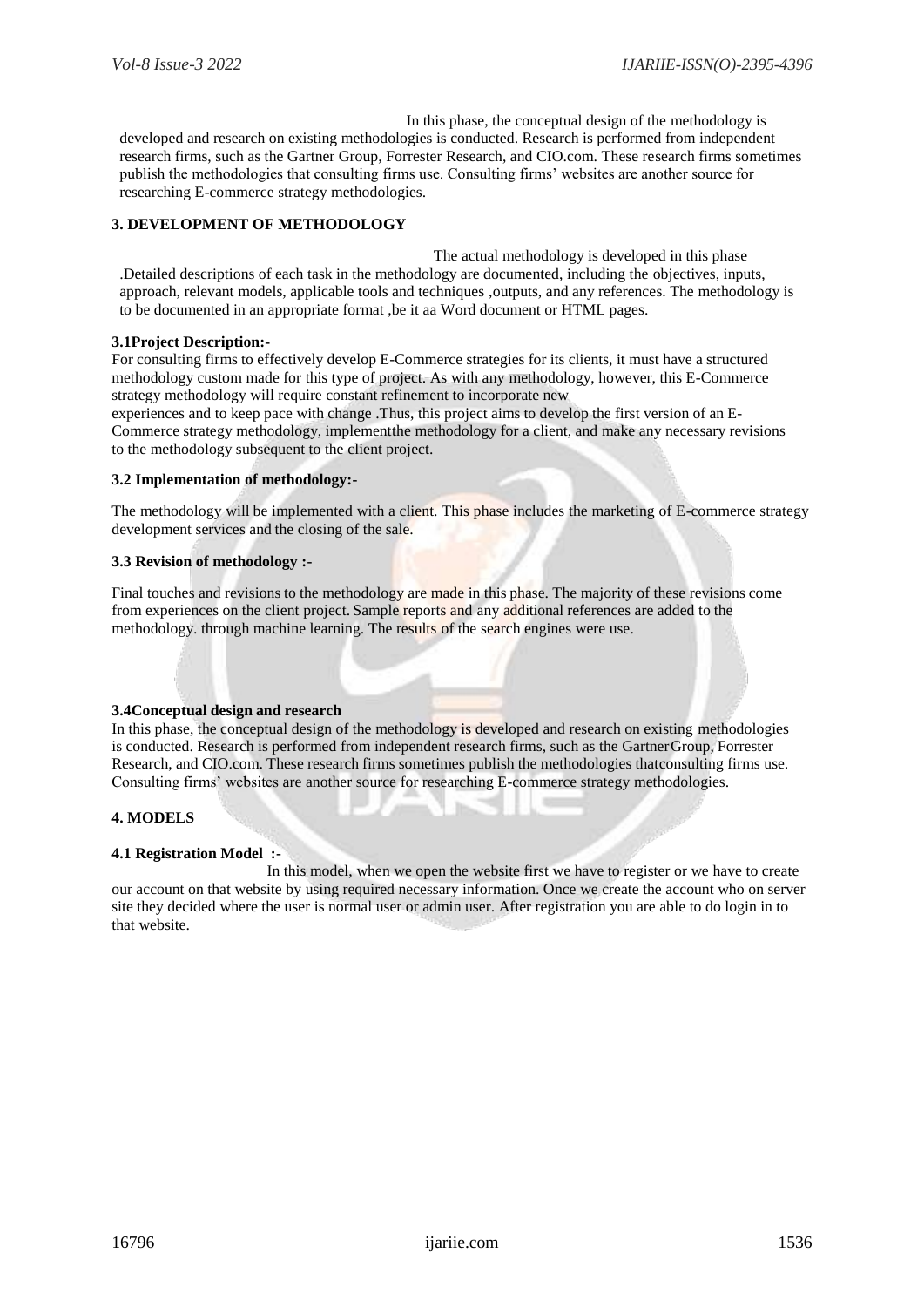31°C Musty dear ~ No at 46 this most and Disk

| <b>B</b> Unitage-McCatt<br>$x +$<br>@ bodhastmarkerporculationally<br>c<br>Visitor 24 May<br>of that<br>MyCart Home Categories - |                                                            | σ<br>28<br>■ 田 奇<br><b>TI fasting lot</b><br>胃(0) Login Register |
|----------------------------------------------------------------------------------------------------------------------------------|------------------------------------------------------------|------------------------------------------------------------------|
|                                                                                                                                  | Login here                                                 |                                                                  |
|                                                                                                                                  | You are not logged in It Login first<br>×                  |                                                                  |
|                                                                                                                                  | Email address<br>prec123@gmail.com                         |                                                                  |
|                                                                                                                                  | We'll invertiben your entail with anywin also.<br>Password |                                                                  |
|                                                                                                                                  | $\sim$ $\sim$<br>If not registered dick here               |                                                                  |
|                                                                                                                                  | <b>Reset</b><br>Submit                                     |                                                                  |
|                                                                                                                                  |                                                            |                                                                  |



 $a \rightarrow 0$ 

## **4.2 Admin Model :-**

**........** 

In this Model only admin can log in, admin has the power of add new category, new items, prize of the product, discount on that product, he can able to see how many products are there ,how many users are there he also delete the product from the list.



#### **4.3 User Model :-**

**Figure 2 : Admin Model**

 After login user are redirected to the user model, here user are able to see different products are available on site . User are able to add product in cart and purchase product by paying its prize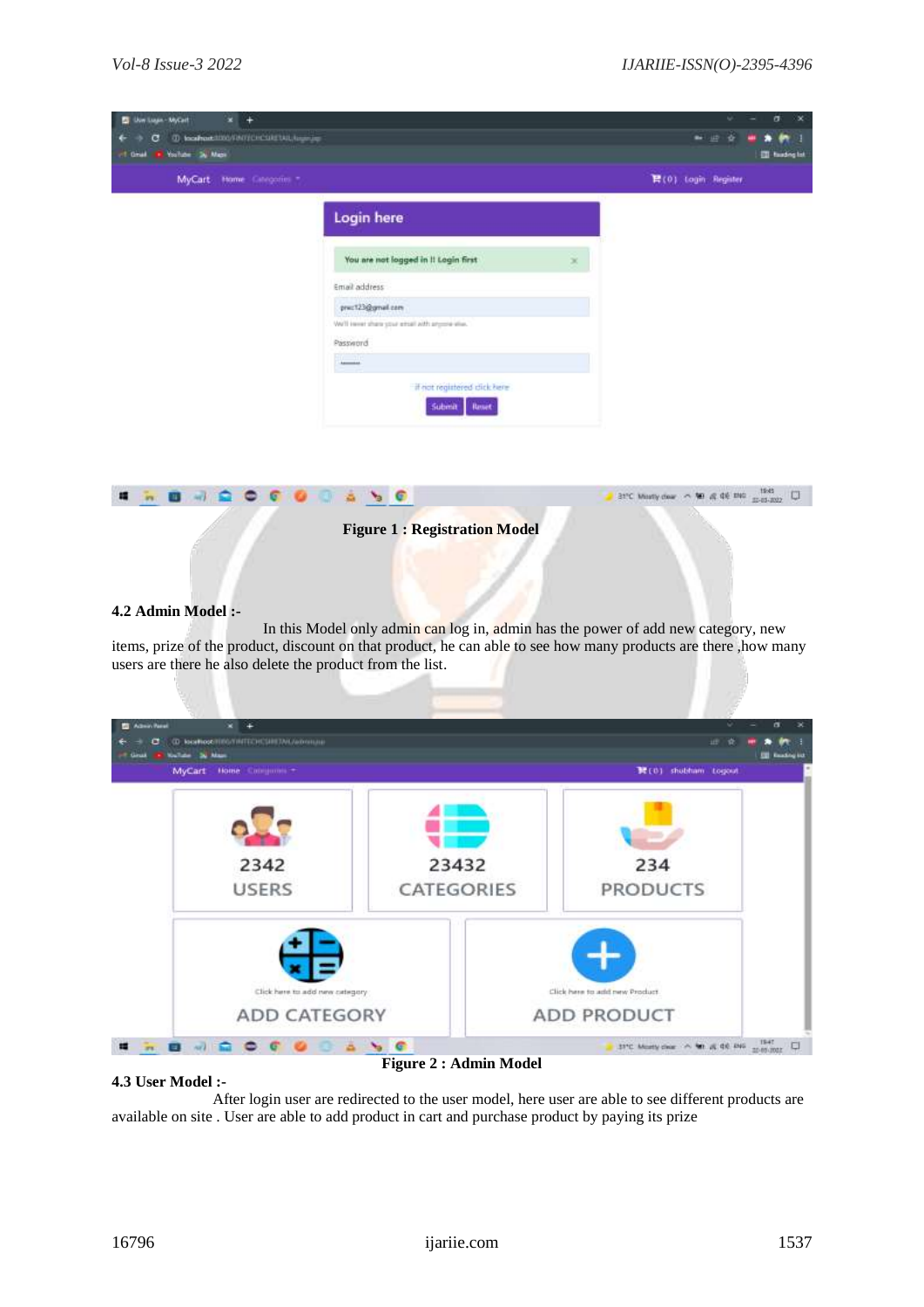

#### **Figure 4 : Database Model**

## **5. CONCLUSION**

E-Commerce is not an IT issue but a whole business undertaking. Companies that use it as a reason for completely re-designing their business processes are likely to reap the greatest benefits. Moreover, E-Commerce